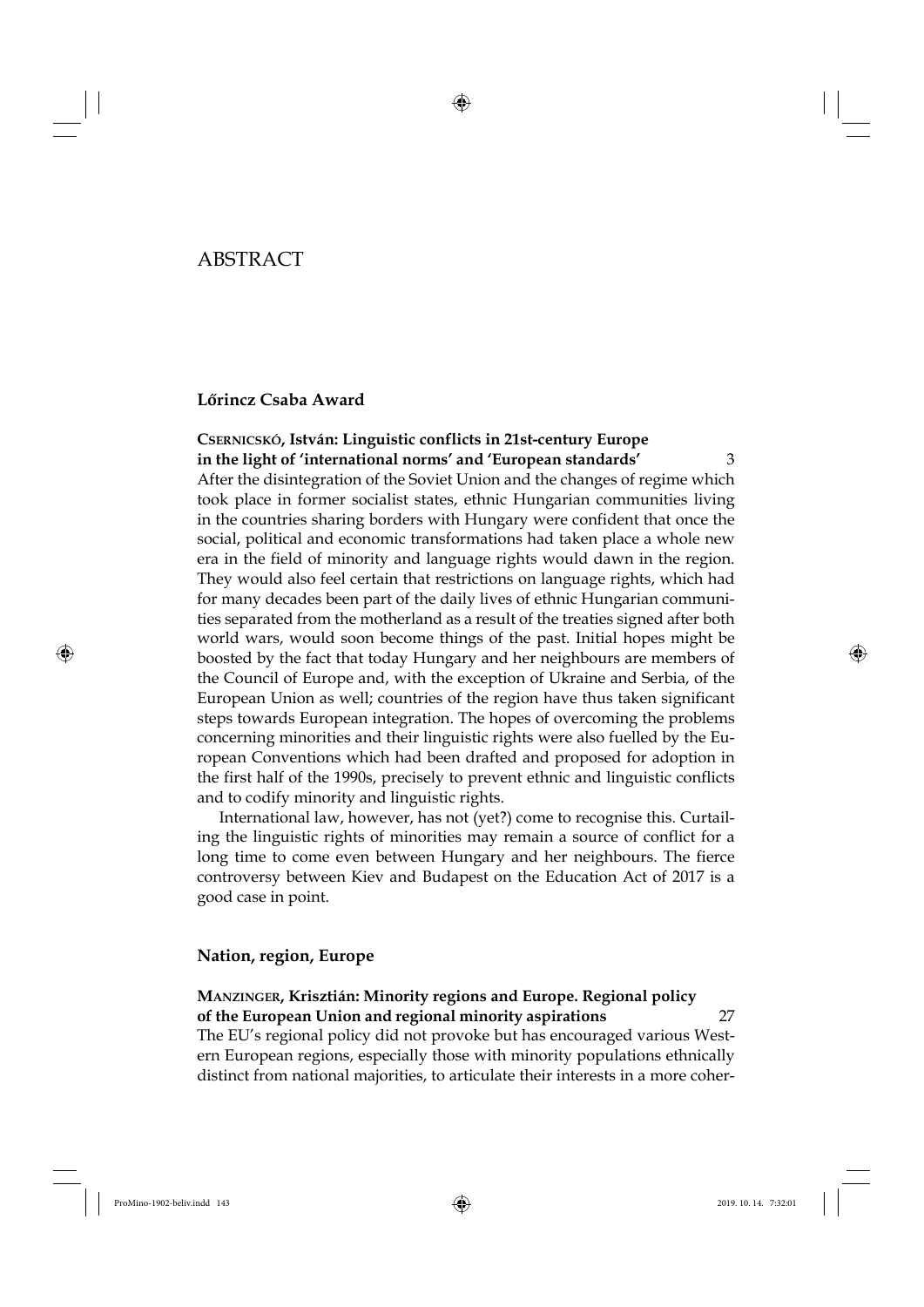ent way in the last decades. For these regions, the European framework has not only provided funds but also assured tools for cooperation with other regions and European institutions, sometimes even allowing them to 'bypass' the member-state. While a more 'neutral' European Commission intends to keep itself and the EU as far as possible from the tensions arising between member states and such regions, members of the European Parliament, elected by European citizens, and the Committee of Regions, representing local and regional authorities, are more willing to get involved. This could lead to tensions between the institutions, therefore finding a common ground is crucial if the unity of the Union is to be maintained. Another important question may be whether European institutions, for instance the European Commission, are willing to mediate between member states and regions aspiring for more rights or even independence, as was requested by Catalonia in 2017. The question is theoretical for now but, even in the near future, a situation might emerge that would require such an involvement on the part of the EU to maintain peace and cooperation in Europe.

#### **One hundred years or more…**

### **ORDASI, Ágnes: Excelling in 'patriotism'? Strategies and opportunities for teachers in Rijeka during the years of border shifts** 51

My paper deals with the everyday living conditions and coping strategies of public teachers in Rijeka during World War I and the period of border shifts. On the one hand, I will discuss the ethnicity of teachers, their recruitment, and the process of their integration into the local society; on the other hand, I will examine the development of their relationship with the Hungarian state. The central question in my work is what considerations were made by individuals during the years of the 'collapse' which led them to decide whether to leave or to stay. Also, what other factors played a role in their decisions besides patriotism, loyalty, and considerations of ethnicity. Did the power shifts involve losses and tragedies for everyone? I also ask whether it was in the interest of the Hungarian state, which was already in crisis, to arrange for the possible return of teachers, and if so, by what means did it intend to accomplish this. If not, what were the reasons behind this, and how did the state try to guarantee the safety of the life and property of its citizens who remained outside of its borders? Were the successive regimes able, and did they intend, to retain at least some of the teachers? If so, what opportunities were offered to those wishing to stay in Rijeka?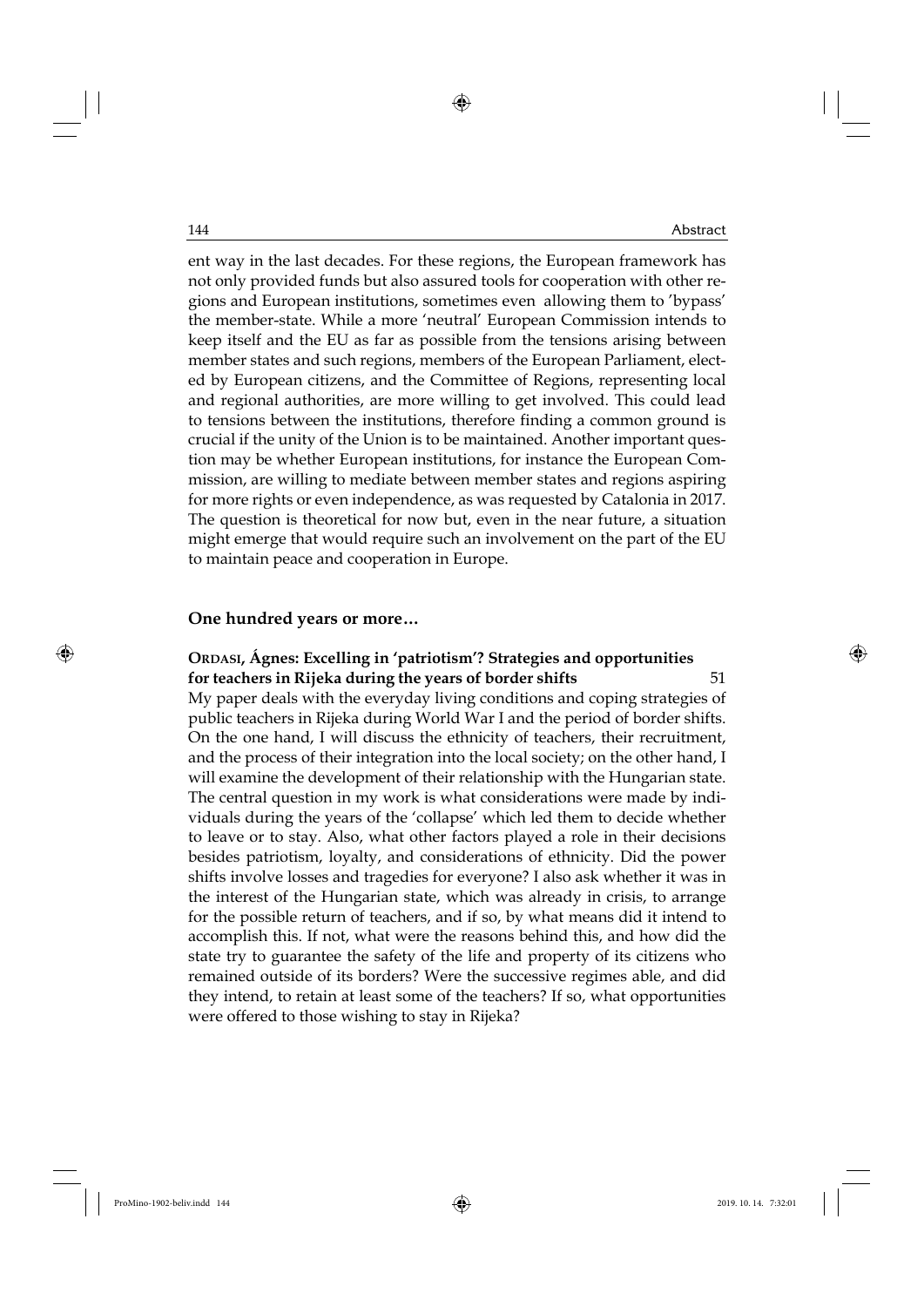### **BRAUN, Zsolt Zoltán: A history of Hungarian-Romanian diplomatic relations (1921–1990)** 93

Throughout the sixty-nine-year period outlined in the study, Hungarian-Romanian diplomatic relations were marked by serious tensions due to Hungary's geopolitical situation, the new international constellation resulting from the Trianon and then the Paris peace agreements, and the commitment to Hungarians living abroad. The purpose of the study is to shed light on how diplomatic relations between the two countries changed, within the framework of diplomacy, in the context of meagre interstate relations wrought with grievances throughout the period ending in 1990. In particular, the history of the diplomatic missions of the two countries will also be presented.

The years in the title carry symbolic meaning. The first number marks the year in which diplomatic contacts between the now independent Hungarian Kingdom and the Kingdom of Romania led to the opening of foreign missions after World War I. The second marks the beginning of a new era in which Hungary and Romania become members of both NATO and the EU. In different historical periods, there have always been countries (first, Nazi Germany, then a Communist Soviet Union) which, according to their own interests and values, exerted powerful influence over the development of bilateral relations.

### **SZABADI, Ernő-Loránd – TÖRÖK, Ferenc: Changes in the place names of Aranyosszék in the light of various administrative reorganisations and cultural divisions, from the beginning to the present day** 115

The primary purpose of this study is to outline the administration of Aranyosszék and to analyze its development from its inception to the present period. As a secondary objective, the study sets out to track the changes of place names in Aranyosszék in the light of administrative reorganizations and various cultural influences. Another aspect is the examination of administrative regulations that made it difficult to maintain and preserve the identity of Székelys and Hungarians who became minorities after World War I. We also investigate the reality of the process of assimilating Transylvanian Romanian identity into a centralist Wallachian Romanian culture of power. Although the historical nature of the study is indisputable, it focuses on the process of the development Aranyosszék's administration.